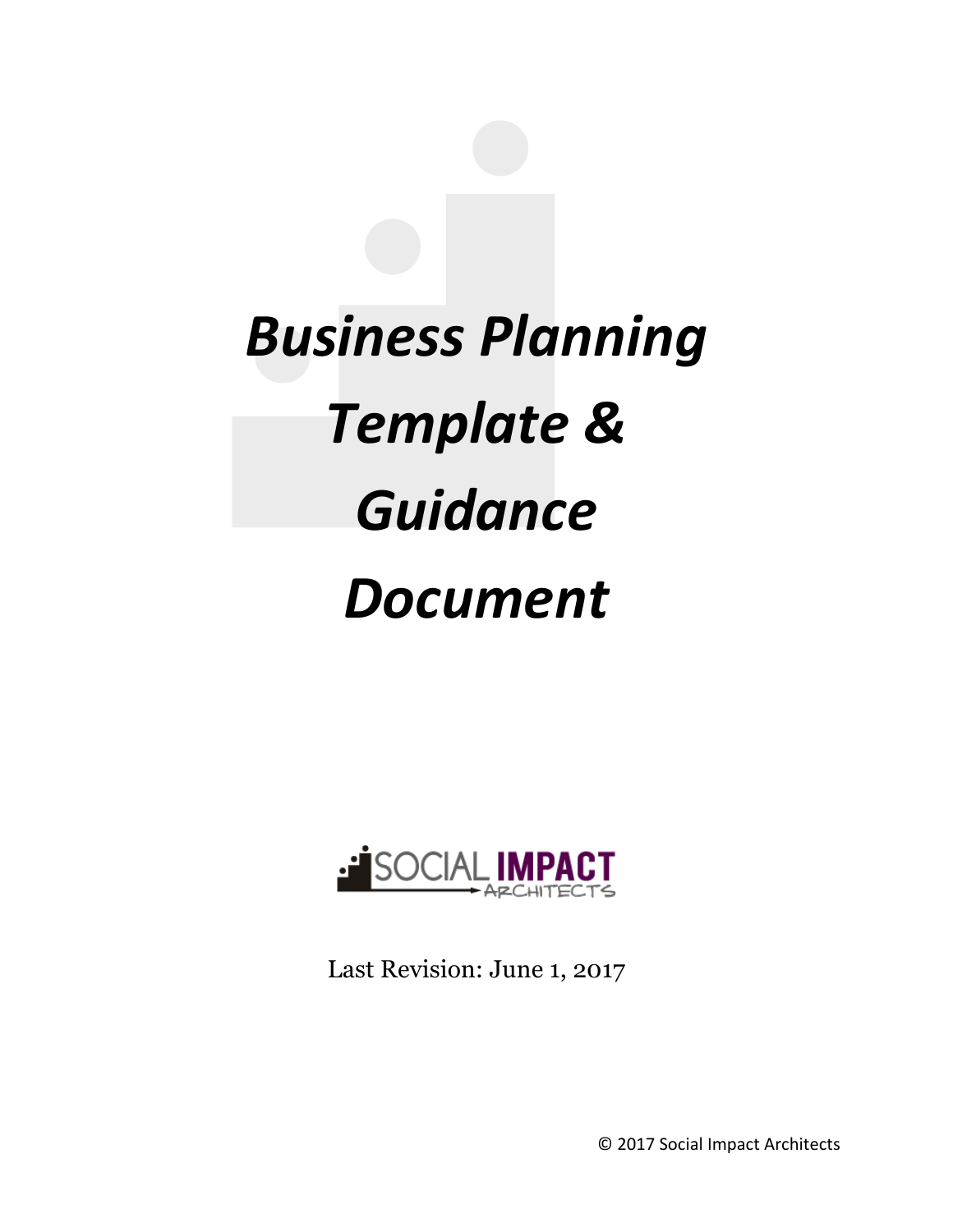# **Table of Contents**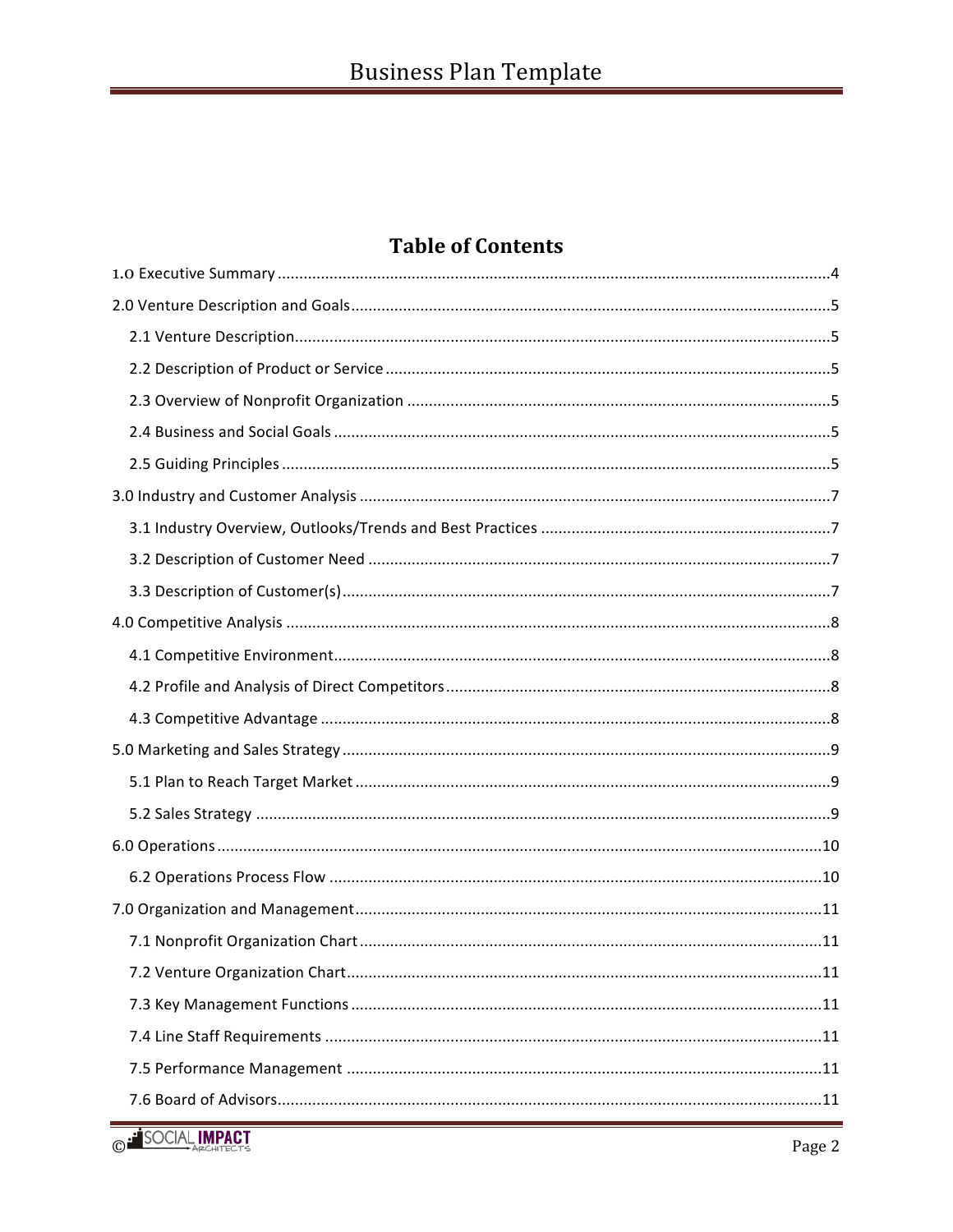# **Business Plan Template**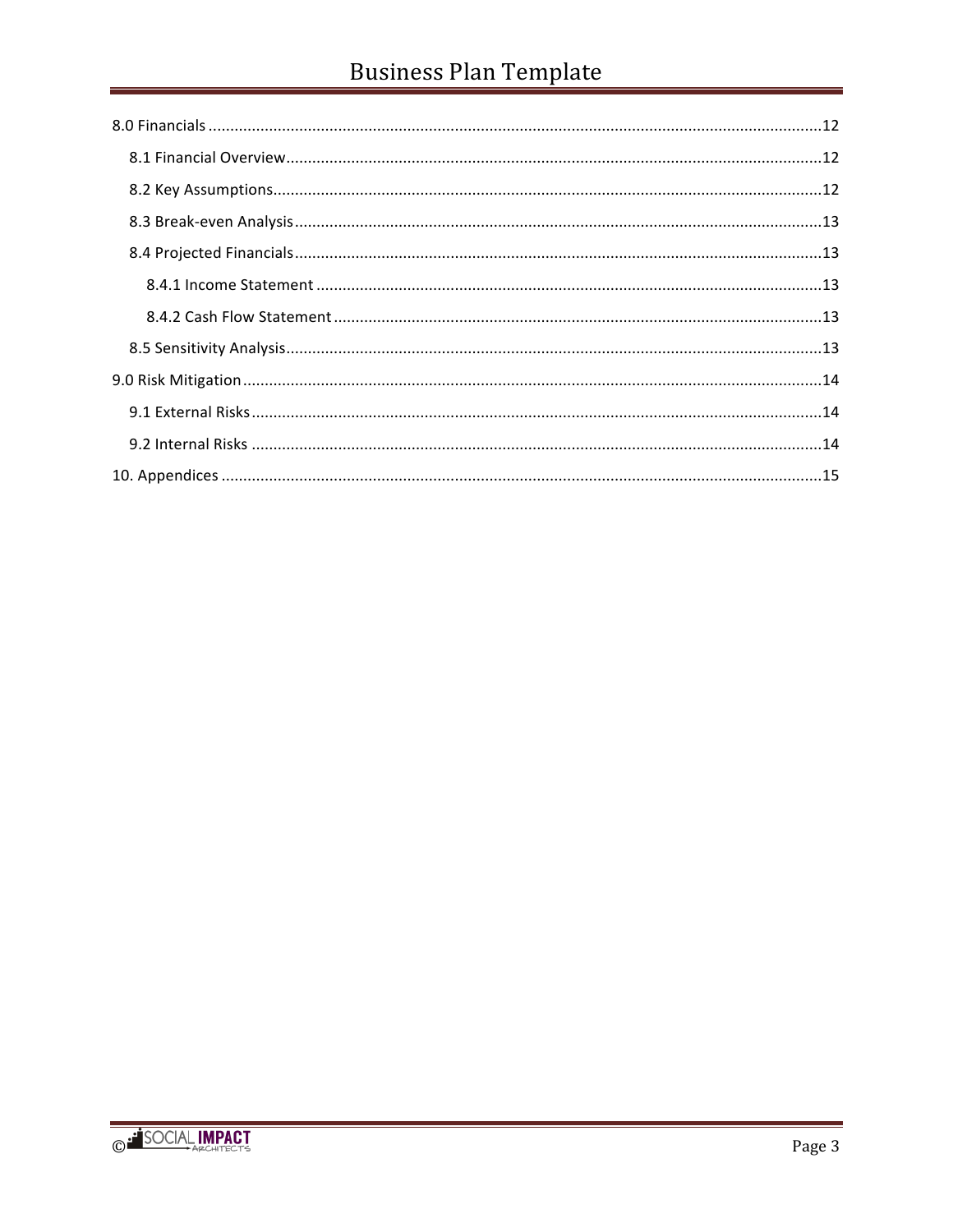# **1.0 Executive Summary**

The Executive Summary should provide an enthusiastic snapshot of your venture, explaining what you do and why it will succeed. The Executive Summary is supposed to be written last and is expected to be 2 pages or less. After reading this section, the reader will have a basic understanding of your venture and should be eager to learn more. Resist the temptation to "cut and paste" from each section and instead craft a compelling summary. The Executive Summary should stand alone and leave the reader wanting to learn more.

a. Business/Program Description and Goals

This section should be written so that a reader unfamiliar with your venture and/or parent nonprofit organization will be able to comprehend the information.

- What is your venture?
- What product/service will you offer?
- What are your business and social goals? How will you measure and evaluate them?
- Who is the parent nonprofit organization?
- b. Market Need
	- What customer need(s) does your product/service address?
	- Who is your target market(s)?
	- Why will they buy from you or give you a grant?
- c. Competitive Analysis
	- How would you describe the competitive environment?
	- What is your market niche?
- d. Organization and Management
	- Identify key management functions and the person who will fill the role. Include information on background/skills that are relevant to the venture and will enable them to succeed in their role.
- e. Marketing and Sales Strategy
	- Identify key components of your marketing strategy.
	- What is your sales process and why will it be successful?
- f. Financials
	- Briefly define your business model: customer value proposition, profit formula, key resources and key processes.
	- Include key financials, such as revenue and profit for years 1-5 as well as capital requirements.

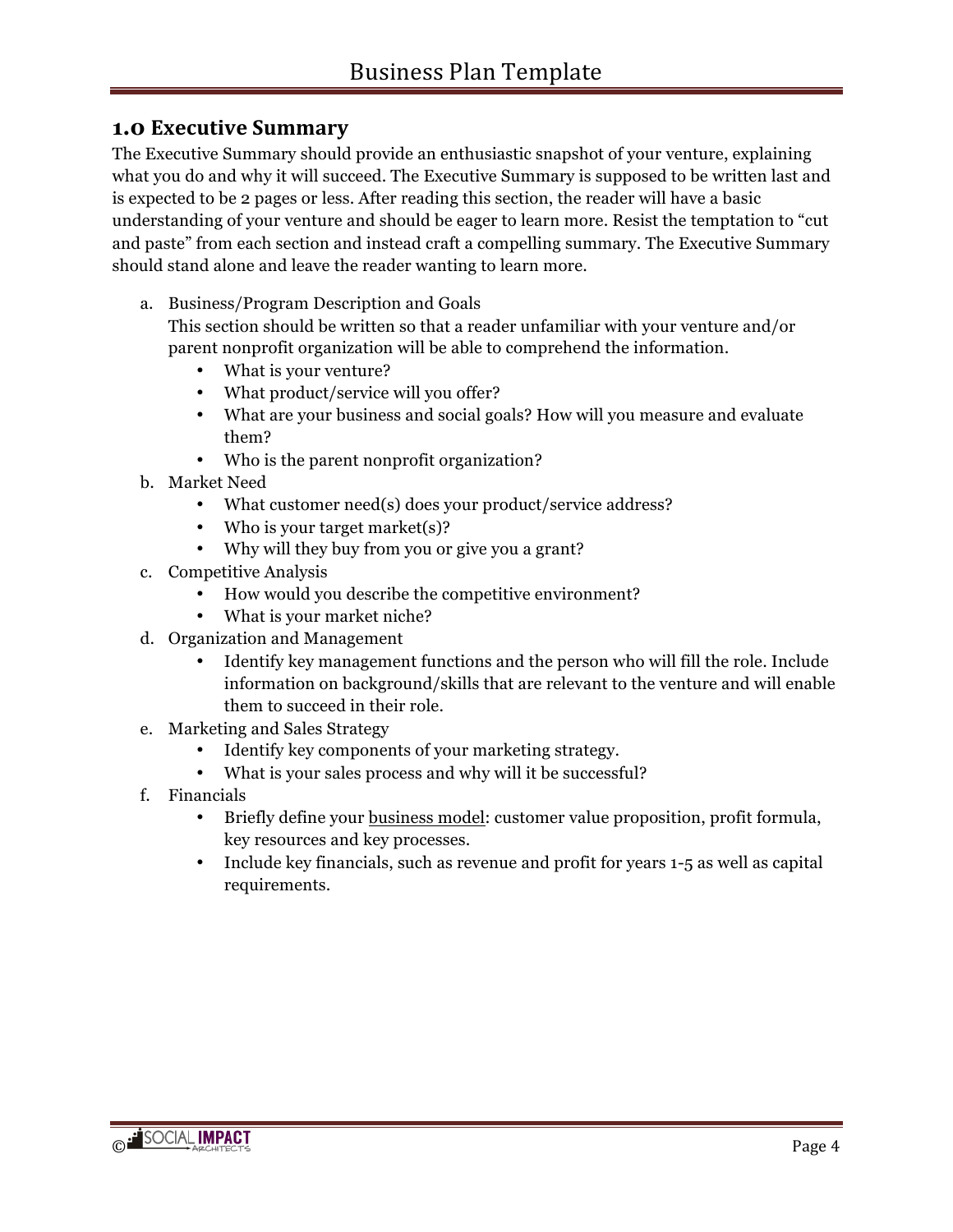# **2.0 Venture Description and Goals**

Begin this section with a brief introduction to your venture, the product or service you will offer, and the parent nonprofit organization. You will also include information on your business and social goals, as well as your venture's guiding principles.

# **2.1 Venture Description**

This is your opportunity to tell your story and demonstrate your credibility. Consider answering the following questions:

- a. What is your venture? How did you get started? How did you generate the idea for your venture?
- b. What is the purpose of the venture?
- c. What is your value proposition? What problem are you solving for the customer? Why will they purchase from you? How does your venture improve the status quo?
- d. Why are you the right organization to pursue this venture?
- e. What is the legal structure of the venture? For example: independent entity or department/division within the nonprofit organization.

# **2.2 Description of Product or Service**

What are the product(s)/service(s) that the venture will offer? Include information on current offerings as well as proposed future offerings.

- a. What are the core elements?
- b. What are the success factors?
- c. Are you planning to scale the program to new geographic areas or audiences?

# **2.3 Overview of Nonprofit Organization**

- a. Who is the parent nonprofit organization?
- b. What is the mission of the organization?
- c. How will the nonprofit organization support the venture? What is the relationship between the two entities? How is it governed?

# **2.4 Business and Social Goals**

- a. What are the short-term and long-term business goals for the venture?
- b. What are the short-term and long-term social goals for the venture?
	- a. What is your theory of change?
	- b. What is your logic model?

# **2.5 Guiding Principles**

Guiding principles are a set of statements that identify the values and beliefs of the organization. Guiding principles can be thought of as "requirements" or "non-negotiables" that must be met/adhered to throughout the life of the venture. Guiding principles can be differentiated by those related to business operations vs. social/community impact.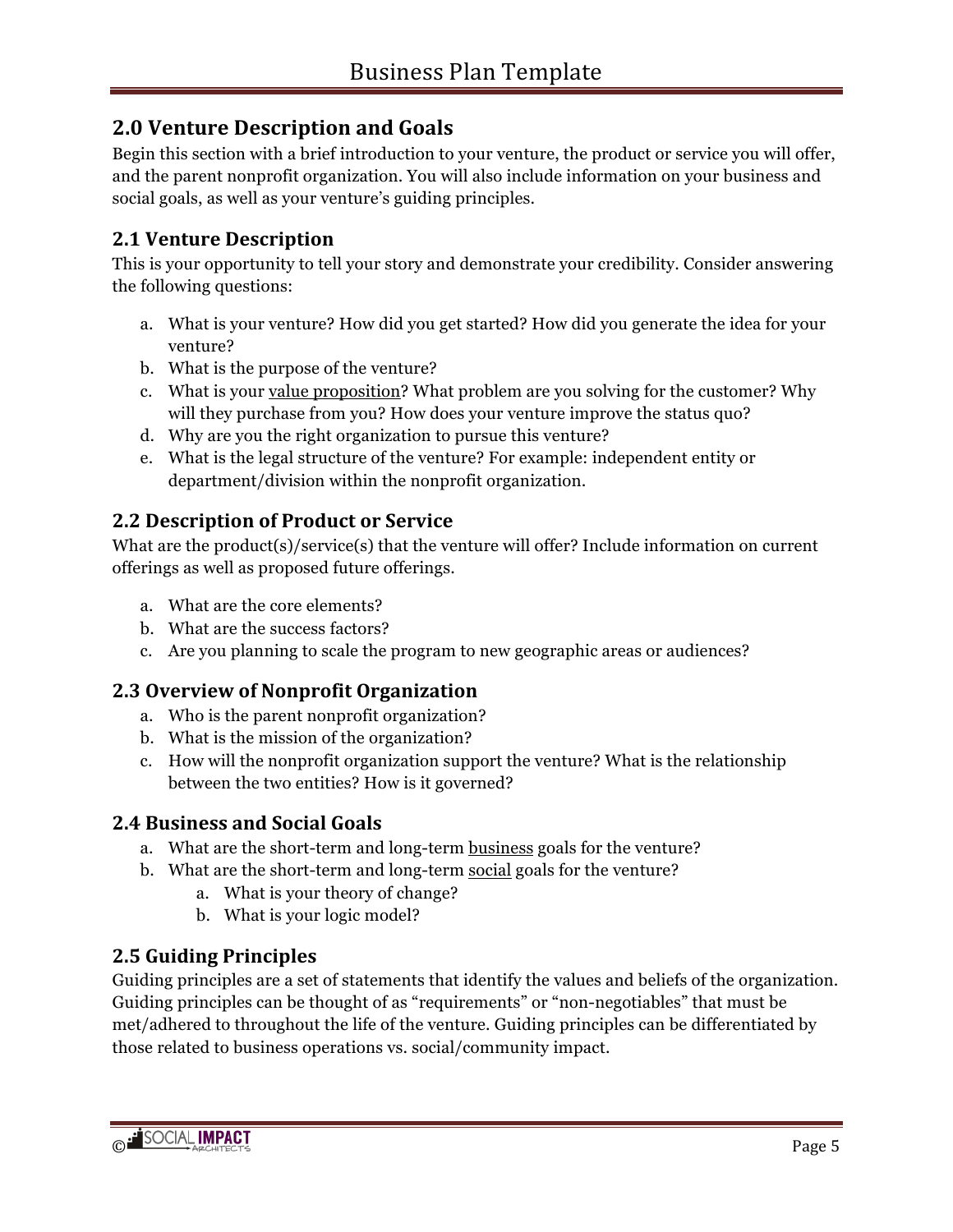- a. Identify 3-5 business guiding principles. For example:
	- What is the maximum amount of capital that the nonprofit organization is willing to invest? What is the maximum amount of capital that the nonprofit organization is willing to borrow?
	- What is the maximum amount of financial losses the nonprofit organization is willing to cover per year?
	- When does the nonprofit organization need the venture to be self-sustaining?
- b. Identify 3-5 social/community guiding principles. For example:
	- Will individuals from a disadvantaged population be targeted for employment? What skills will they acquire?
	- Are there restrictions/limitations regarding suppliers?
	- How will the environmental impact be limited/monitored/managed?
	- How will the profits of the venture be used?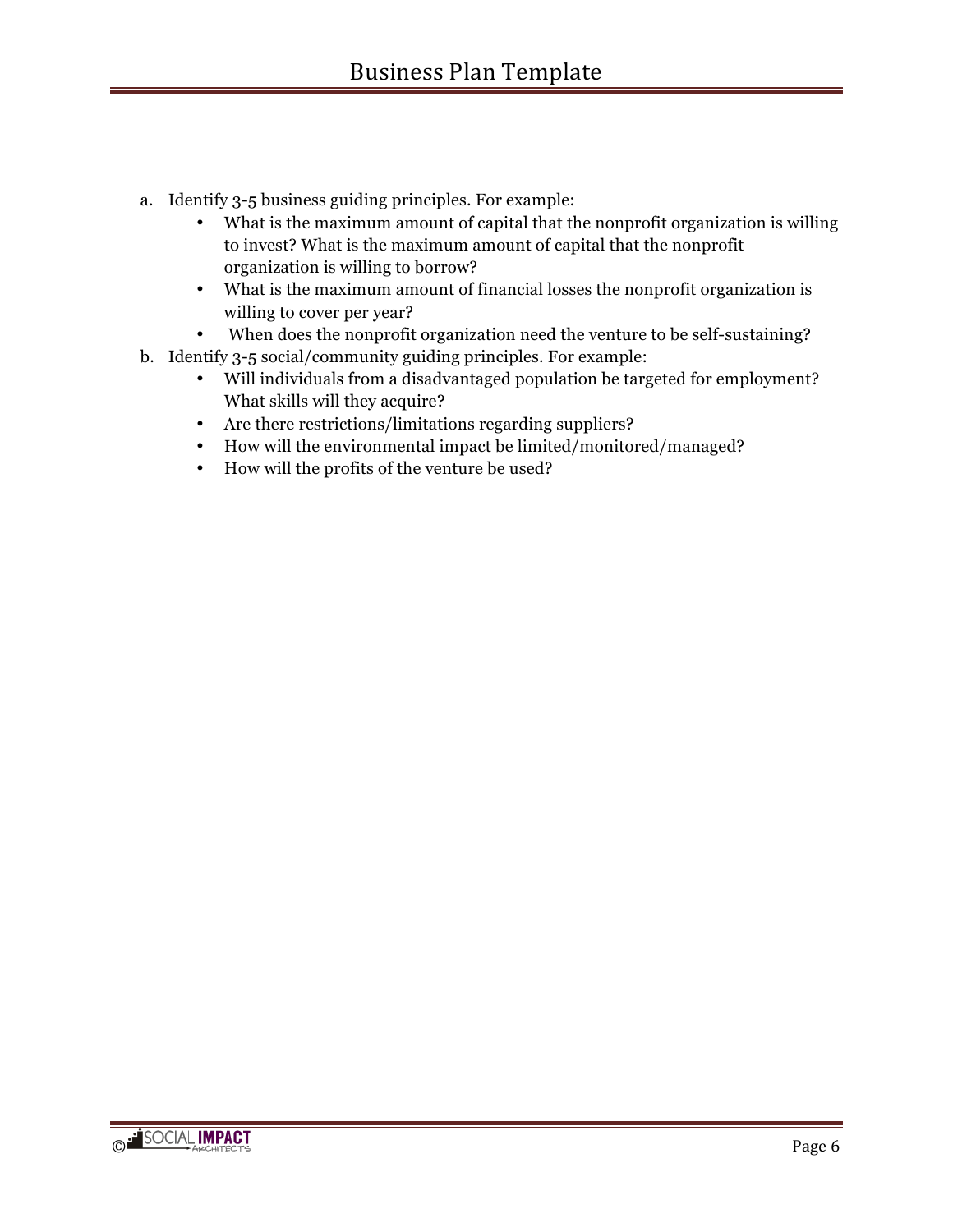# **3.0 Industry and Customer Analysis**

This section begins with a discussion of the industry (or environment) that your venture will operate in, as well as the outlook, trends and best practices of the industry. The focus then narrows to a description of the customer need that your product or service addresses. Lastly, your target market is defined and described.

#### **3.1 Industry Overview, Outlooks/Trends and Best Practices**

- a. Industry Overview
	- What is your venture's industry? How is it described? What does it include? Is there a primary and a secondary?
	- What is the size of the industry? For example: number of companies working in industry, annual sales, annual profit or number of customers.
	- How is the industry segmented? What industry segment will you focus on?
- b. Industry Outlook and Trends
	- What is predicted for the industry in the short and long term?
	- What are the 3-5 most important trends (positive and negative) impacting the industry? How will these impact your venture?
- c. Industry Best Practices / Critical Success Factors
	- What are the best practices in the industry that make the difference between success and failure? How will you ensure that your venture institutes these?
	- What does it take to thrive in this industry? How will you operationalize this?

#### **3.2 Description of Customer Need**

- a. What customer needs does your product or service address? Include data from primary customer research.
- b. What evidence do you have that customers are willing and able to pay for a product or service that addresses these needs?

#### **3.3 Description of Customer(s)**

- a. Who is your target market?
	- a. What does your ideal customer look like?
	- b. What is most important to your target market? For example: price, quality, brand, convenience and/or customer experience.
- b. What is the size of your target market?
	- a. How much do they spend on similar products or services?
- c. What are the 3-5 most important trends in your target market? How will these impact your venture?
- d. Why did you select this target market?

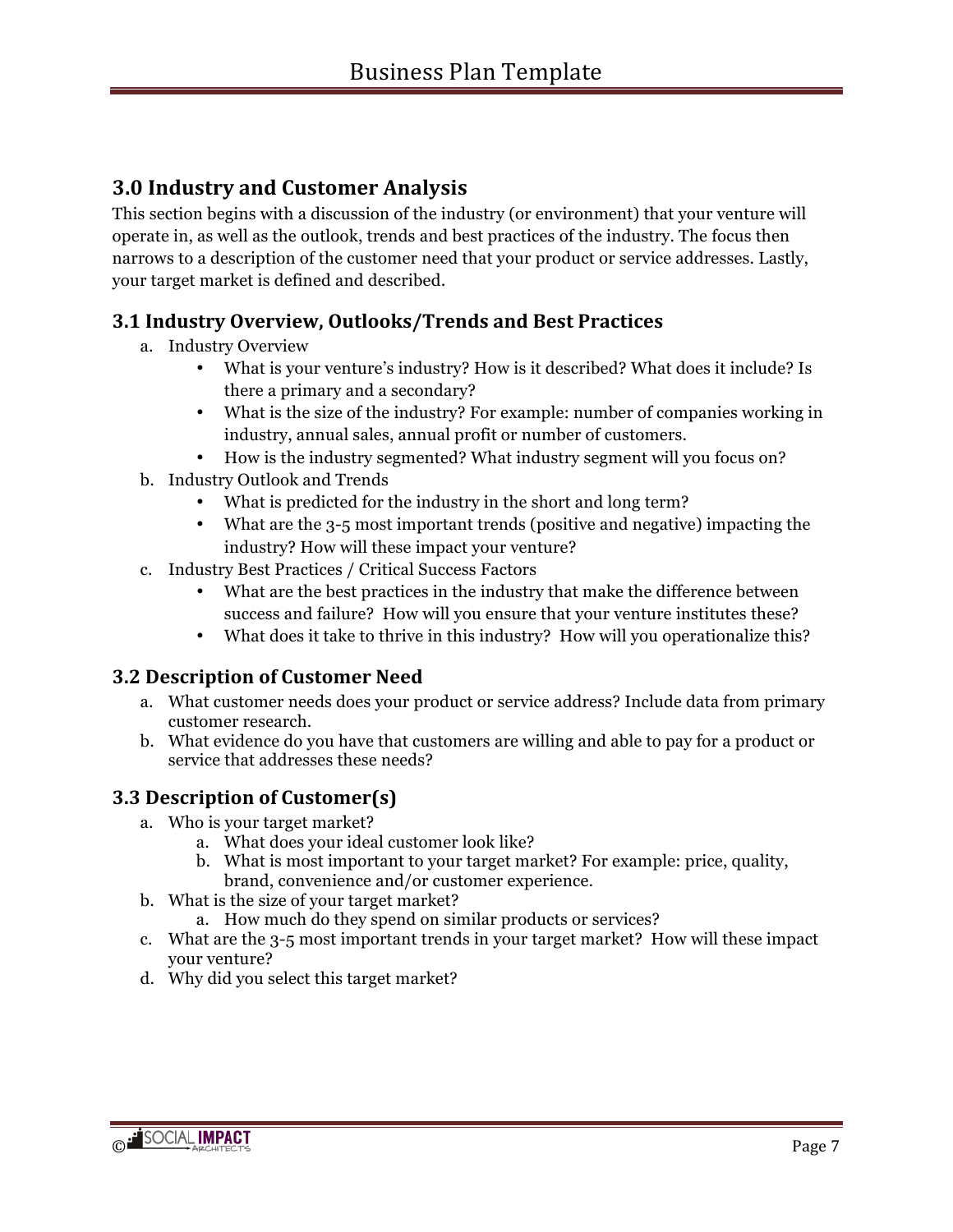# **4.0 Competitive Analysis**

This section begins with a brief introduction to the competitive environment, and then narrows to profile your direct competitors. After discussing your direct competition, the section concludes with a description of how your venture is different and why it will be valued by customers.

#### **4.1 Competitive Environment**

Begin with a brief description of the competitive environment. How would you describe the level and intensity of competition? Are there any major trends impacting the competitive environment? Are there any best practices that are essential to success?

# **4.2 Profile and Analysis of Direct Competitors**

Create a matrix that profiles your direct competitors and include your venture in the matrix. Make sure to determine the possible areas for competition – based on what the customer cares about – and identify how each competitor responds. Include only factors that are relevant and obtainable, which may include:

- What is their target market?
- What is their product/service?
- What customer needs does their product/service satisfy?
- What are their key strengths/weaknesses?
- How is their product/service positioned?
- How is their product/service priced?
- How do they promote their product/service?
- What are their hours of operation?
- What is their annual revenue and/or profit?

#### **4.3 Competitive Advantage**

- How is your product or service different from competitors? What sets you apart?
- What is your competitive advantage? Describe how this is unique, sustainable, difficult to replicate and valued by customers.

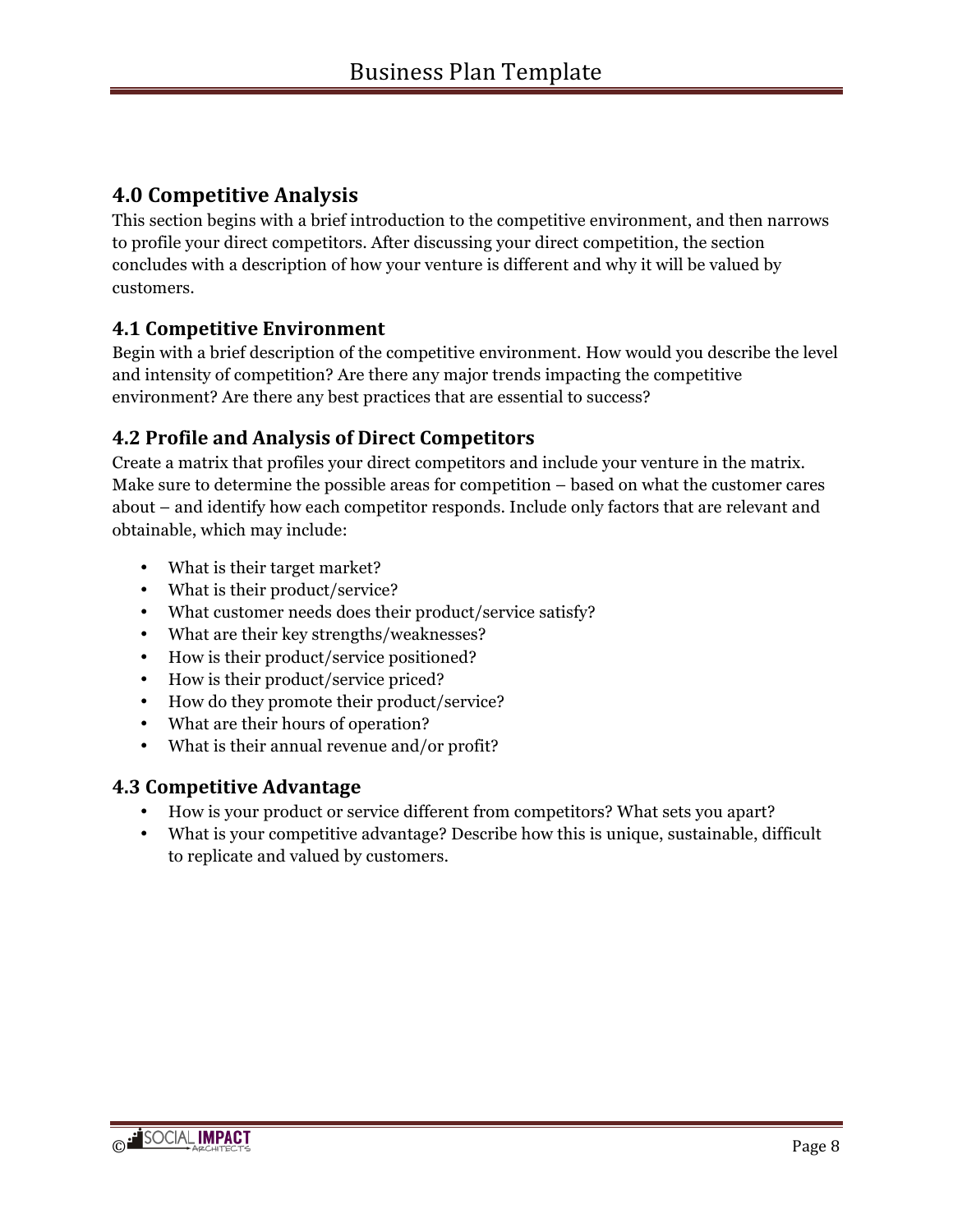# **5.0 Marketing and Sales Strategy**

Begin with a brief description of your target market and how you will apply key marketing components to competitively sell your products and services.

#### **5.1 Plan to Reach Target Market**

- a. Positioning
	- What customer needs does your product or service meet?
	- What distinguishes your product or service from other available options?

#### b. Pricing

- What are your pricing strategies? Do you intend to generate a profit or break even?
- What is the price for your products/services?
- What are your pricing tactics? For example: flat fee, sliding scale or package options.
- c. Promotion
	- What is your promotion strategy?
	- What tactics will you use to increase awareness of your products or services? For example: personal outreach, direct marketing, advertising, sales promotions and/or public relations.
- d. Place (Distribution)
	- Where will customers be able to purchase your product or service? What distribution outlets will you use?

#### **5.2 Sales Strategy**

- a. Sales Structure
	- What is the sales process?
	- Who is responsible for sales and how are they compensated/rewarded?
- b. Sales Targets
	- Monthly for Year 1
	- Annual for Years 2-5

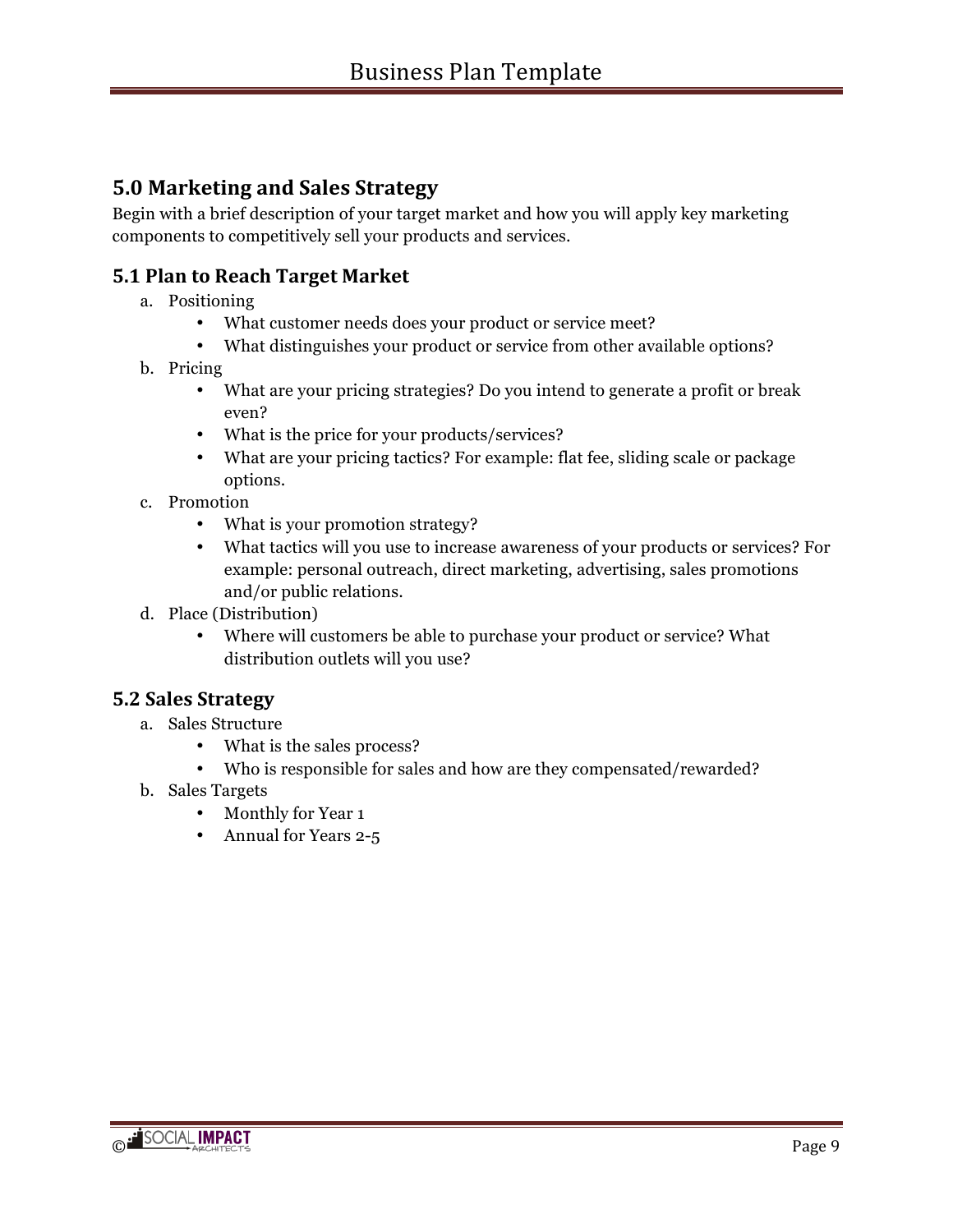# **6.0 Operations**

This section provides the reader with a detailed description of the life cycle of your product/service.

### **6.1 Description of Daily Operations**

Begin with a brief overview of the process required to produce your product or deliver your service. Consider addressing the following elements:

- a. People
	- What people are needed? What roles do you need to fill?
	- How will you train staff? How frequently? In what?
	- How will the process be supervised? Who will supervise?
- b. Capital and Equipment
	- What capital is needed?
	- What equipment is needed?
	- What types of facilities are needed?
- c. Materials
	- What materials will be used?
	- Where will you purchase materials?
	- How will supplies/inventory be managed? Who is responsible?
	- How will you manage your supply chain?
- d. Systems
	- What systems need to be developed?
	- What are the working hours?
	- Who is responsible for planning/scheduling?
	- What is the process to fulfill orders and deliver your product/service?
	- How is customer service monitored?
	- What is your capacity in product/service?
	- How will you distribute/deliver your product/service?
- e. Measurement and Evaluation
	- What are your productivity goals and how will you measure them?
	- What are your program/venture outcomes and how will you measure and evaluate them?

#### **6.2 Operations Process Flow**

Create a diagram that identifies each step required to produce your product or deliver your service if needed/appropriate.

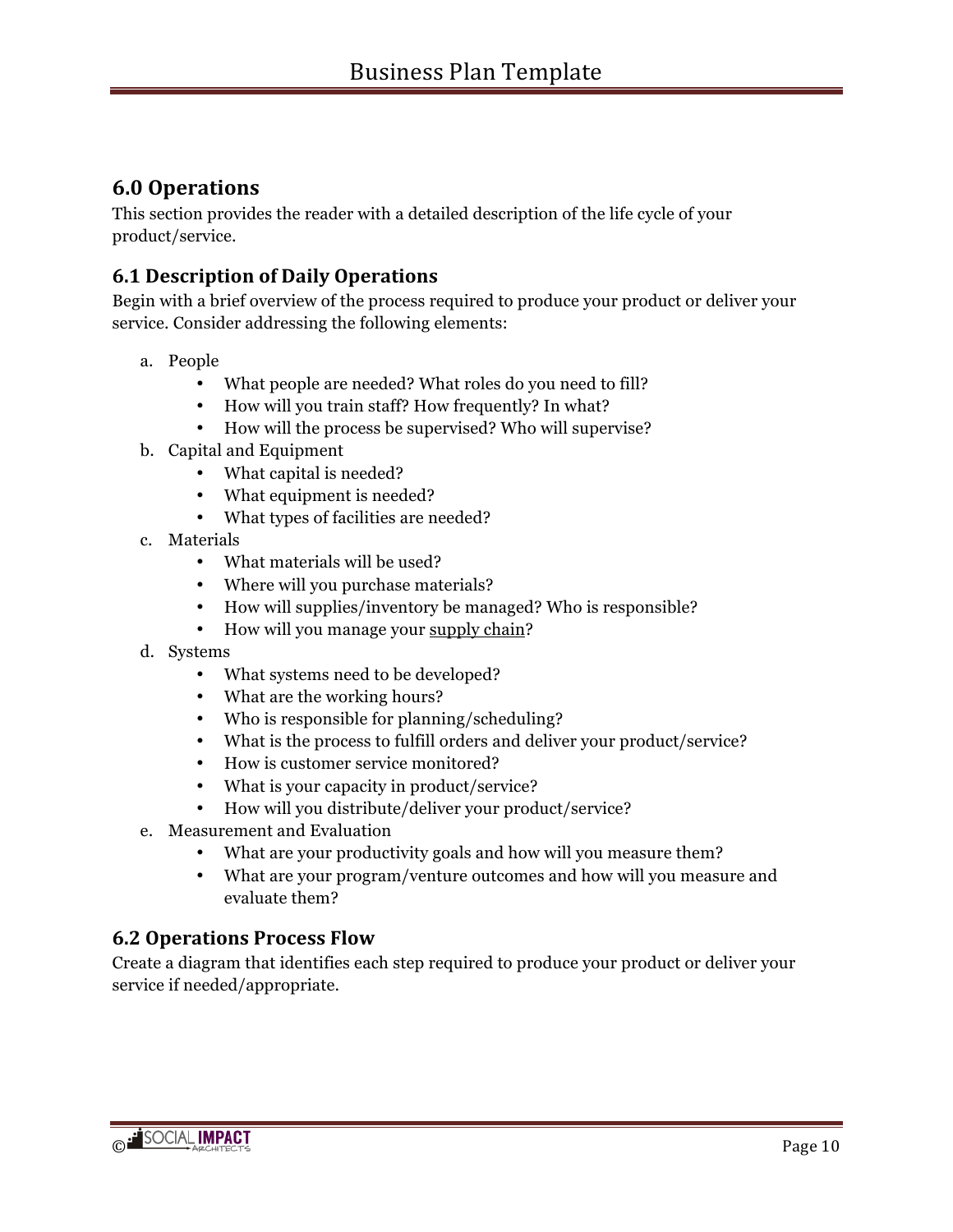# **7.0 Organization and Management**

This section identifies the structure of both the nonprofit organization and the venture, as well as clarifies the relationship between the two. Key management and staffing needs are also discussed.

# **7.1 Nonprofit Organization Chart**

Include a high-level organization chart of the nonprofit organization that highlights/identifies the relationship between the nonprofit organization and venture. If the nonprofit organization will manage/oversee the venture, make sure to include information on this relationship. Briefly describe any agency-level support that the nonprofit organization will provide the venture. This may include back office support functions such as accounting or administrative support, type and percentage of time from the Executive Director and/or management team or reporting requirements.

#### **7.2 Venture Organization Chart**

Include a detailed organization chart for the venture.

#### **7.3 Key Management Functions**

Identify each key management position as well as the associated roles and responsibilities. If you know who will assume the position, include a brief description of their experience and why they will succeed in this role. Include succession plans, if available.

#### **7.4 Line Staff Requirements**

Identify the line staff required, including a description of duties, skills needed and training required.

#### **7.5 Performance Management**

Describe how you plan to manage performance and incentivize management and line staff. Consider addressing the following questions:

- What performance standards will be used to monitor management and line staff?
- What are acceptable performance standards for management and line staff?
- What procedures will be used to monitor performance?
- Who is responsible for monitoring performance?
- How will management and line staff be incentivized?

#### **7.6 Board of Advisors**

Describe the role of the Board of Advisors and how their involvement will benefit the venture. Include a list of members, including bio, in the Appendix.

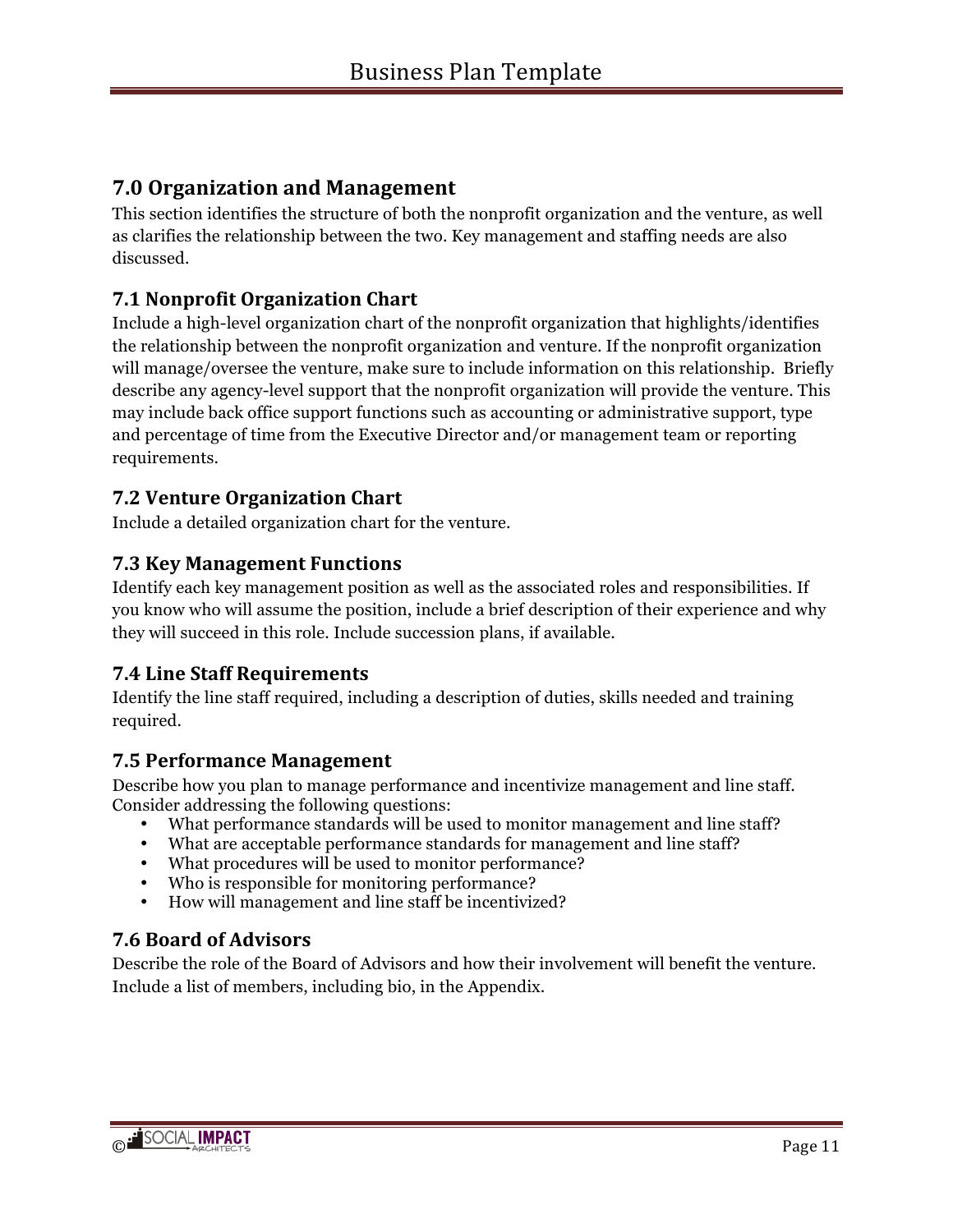# **8.0 Financials**

This section is one of the most critical for the entire business plan – many readers skip directly to this section after reading the Executive Summary. Key financial highlights should be included in the text along with graphs or charts that help to illustrate key content. In addition, financial spreadsheets should be included in the Appendix.

#### **8.1 Financial Overview**

- a. Business Model Description:
	- How will your venture make or raise money? Who are your current funders? What is your projected funding by source?
	- What is your customer value proposition?
	- What is your profit formula (if applicable)?
	- What key resources are needed to deliver the customer value proposition profitably or at break-even?
	- What key processes are needed to compliment the key resources and ensure profitable delivery to customers?
- b. Financial Targets: Describe the major financial targets for your venture and why you believe you will be able to reach them. Consider including:
	- Overarching financial goal
	- Projected revenue growth in Years 0-5
	- Projected profit margin in Years 0-5 (if applicable)
	- Projected capital needs for Years 0-5

#### **8.2 Key Assumptions**

- a. Start-up Assumptions: Identify all the major types of expenses and your estimate for each category. This may include sales/marketing, administrative/management, overhead, rent, equipment, depreciation and taxes.
- b. Growth Assumptions:
	- Revenue: growth per year in whatever unit makes sense. For example: percentage, number of customers, products sold or dollars.
	- Cost of Goods Sold: growth per year in whatever unit makes sense, but should generally align with revenue unit. (If applicable)
	- Business Expenses: growth per year for each category of expense. Note that some are fixed costs and will not grow.
	- Sources: growth per year in sources of revenue. For example: percentage of earned revenue versus grants.
- c. Industry Rules of Thumb: Identify any industry rules of thumb that are important in your financial analysis and models. This may include a standard sales mark-up, credit terms and/or operational efficiency.

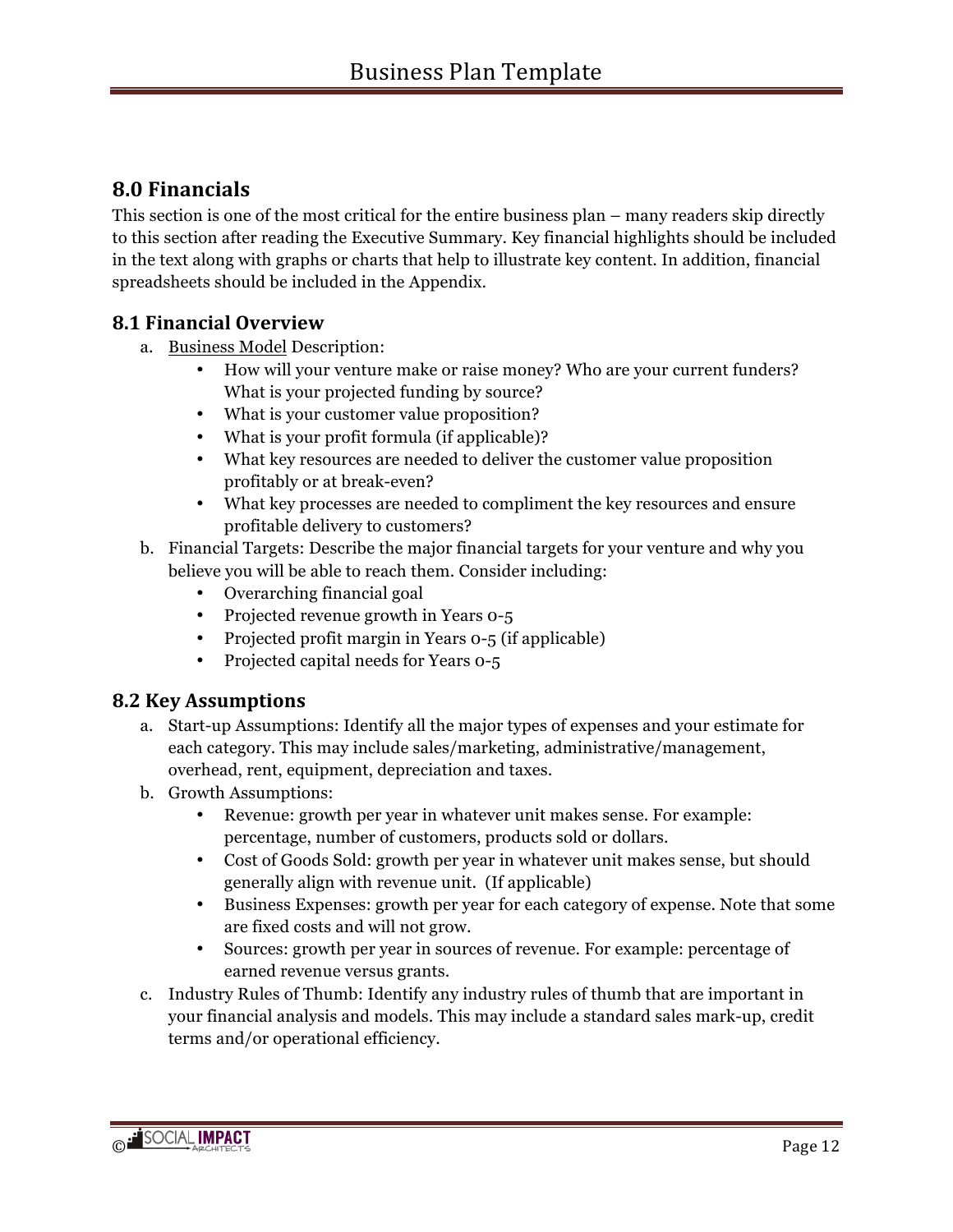#### **8.3 Break-even Analysis**

Describe under what conditions the venture will break even, not including any social costs. How many units of your product or service need to be delivered? How long do you anticipate it to take?

#### **8.4 Projected Financials**

You should create two types of projected financials: income statement and cash flow statement. For the first year, create the projections on a monthly basis. For Years 2-5, create an annual projection. The actual statements should be included in the Appendix – highlight the key points in the text.

#### **8.4.1 Income Statement**

- a. Bottom Line
	- What are your annual revenue projections for the first 5 years?
	- What are your projected cost of goods sold for the first 5 years?
	- What is your expected annual income for the first 5 years?

#### **8.4.2 Cash Flow Statement**

- a. What is your annual cash flow for the first 5 years?
- b. How much cash do you project to have at the end of each year?
- c. What are the major inflows of cash from operations, investments and financing activities?
- d. What are the major outflows of cash from operations, investments and financing activities?

#### **8.5 Sensitivity Analysis**

What are your most critical financial assumptions? What happens if these assumptions change? Insert results of various what-if scenarios, using your financial models. Assumptions to consider changing include: sales growth, price, cost of goods sold and staffing levels.

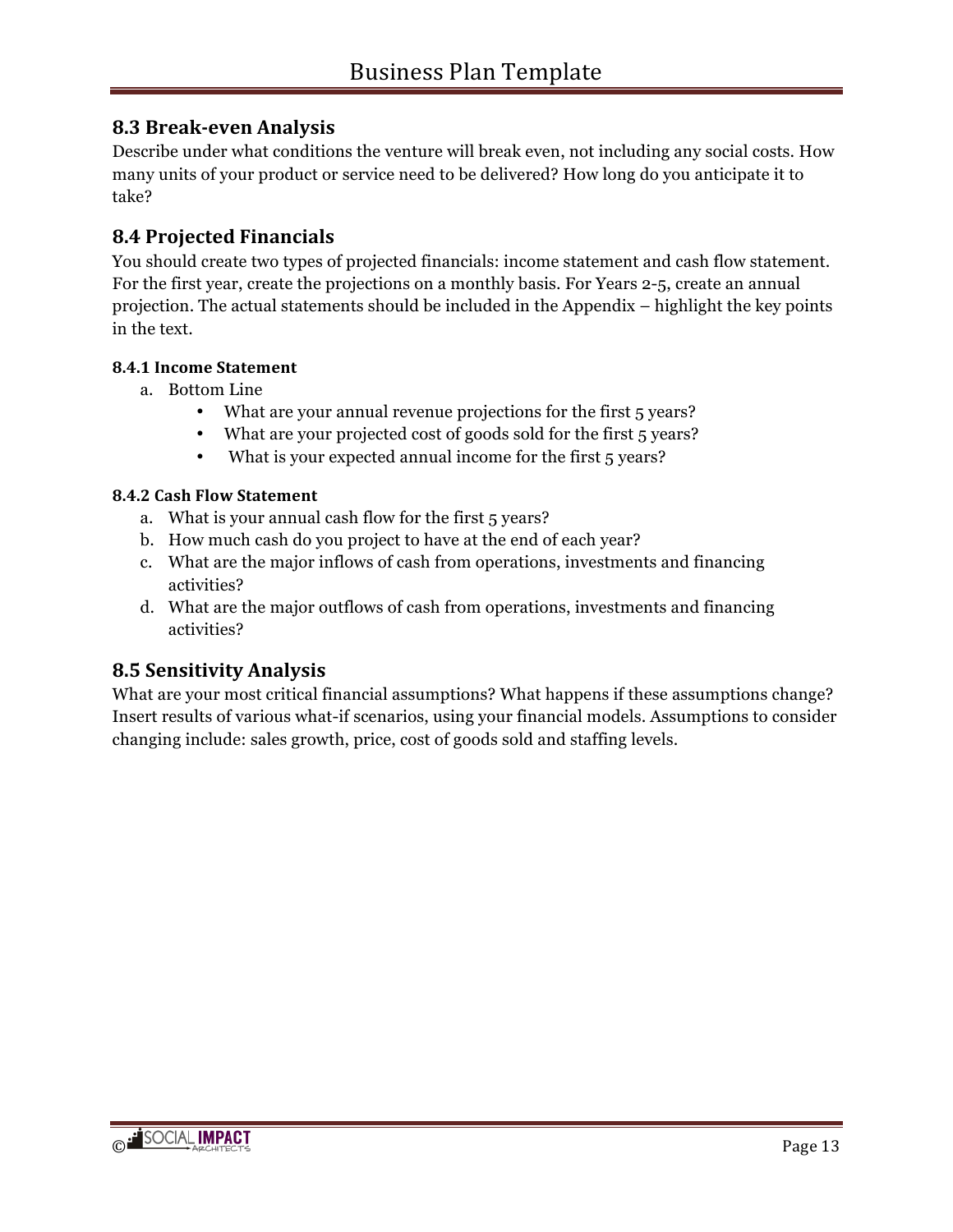# **9.0 Risk Mitigation**

Begin this section with a brief introduction to the key (2-4) risks that could impact your venture, and the mitigation strategies you have identified to manage or reduce each risk. Remember, risks can be both positive and negative.

#### **9.1 External Risks**

- a. What are the primary external (macro) risks to your venture? For example:
	- What if a law/regulation changes?
	- What if a new technology is developed?
	- What if a direct competitor drastically drops prices?
- b. What impact will each risk have on your venture?
- c. How can you mitigate or manage each risk? What is your contingency plan?

#### **9.2 Internal Risks**

- a. What are the primary internal (micro) risks to your venture? For example:
	- What if a key manager resigns?
	- What if demand is higher than anticipated?
	- What if costs are higher than budgeted?
- b. What impact will each risk have on your venture?
- c. How can you mitigate or manage each risk? What is your contingency plan?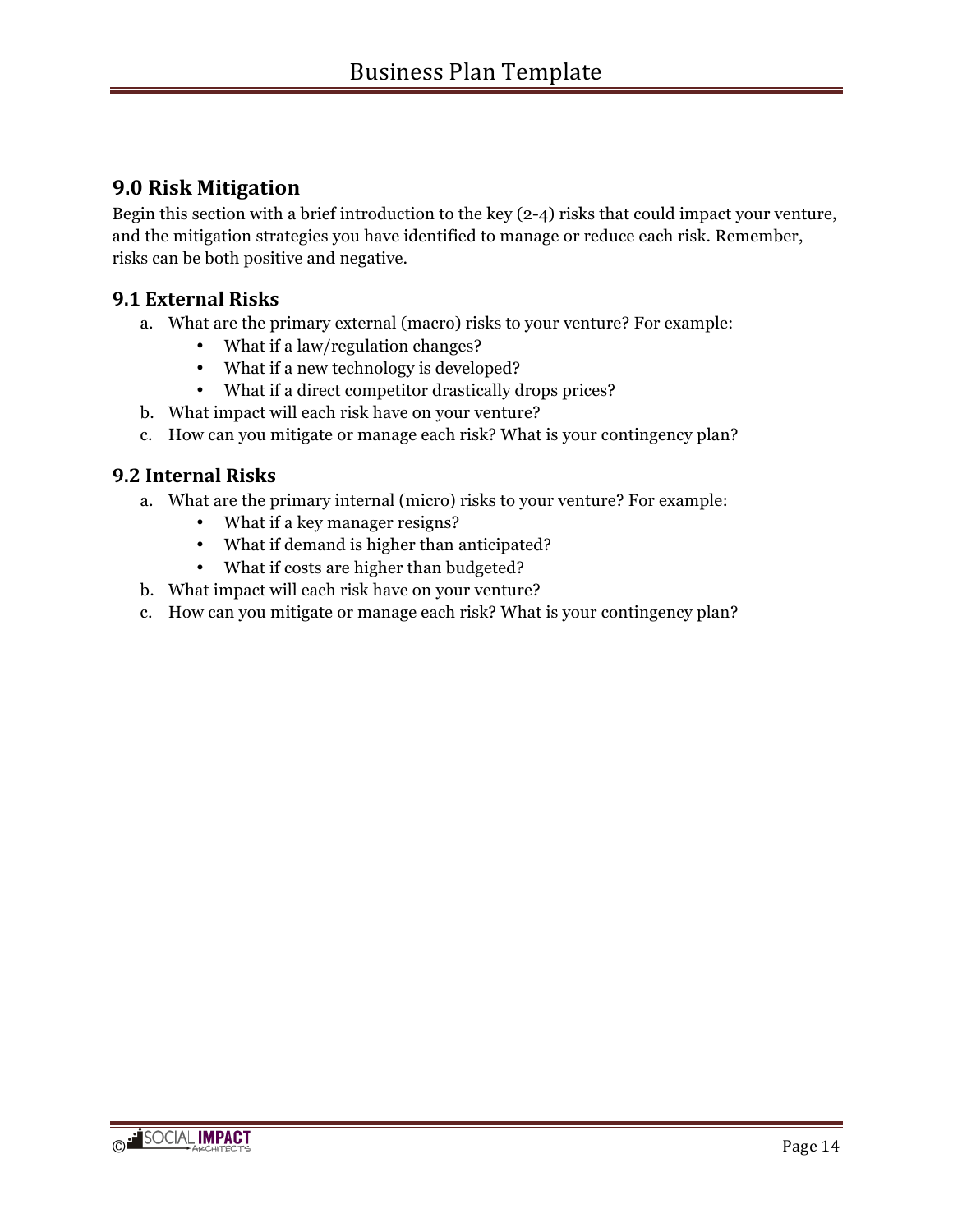# **10. Appendices**

Include supporting documents, such as:

- a. Sample marketing materials
- b. Resumes of key management and/or job descriptions
- c. Copies of press articles and/or advertisements
- d. Spreadsheets with financial pro-formas
- e. Financial audit of parent organization
- f. Detailed results from primary market research
- g. Evaluation results
- h. Primary market research data collection templates (surveys)
- i. Board of Advisors (including bios)
- j. Implementation work plan (including tasks, responsible party and deadlines) for implementing your business plan.